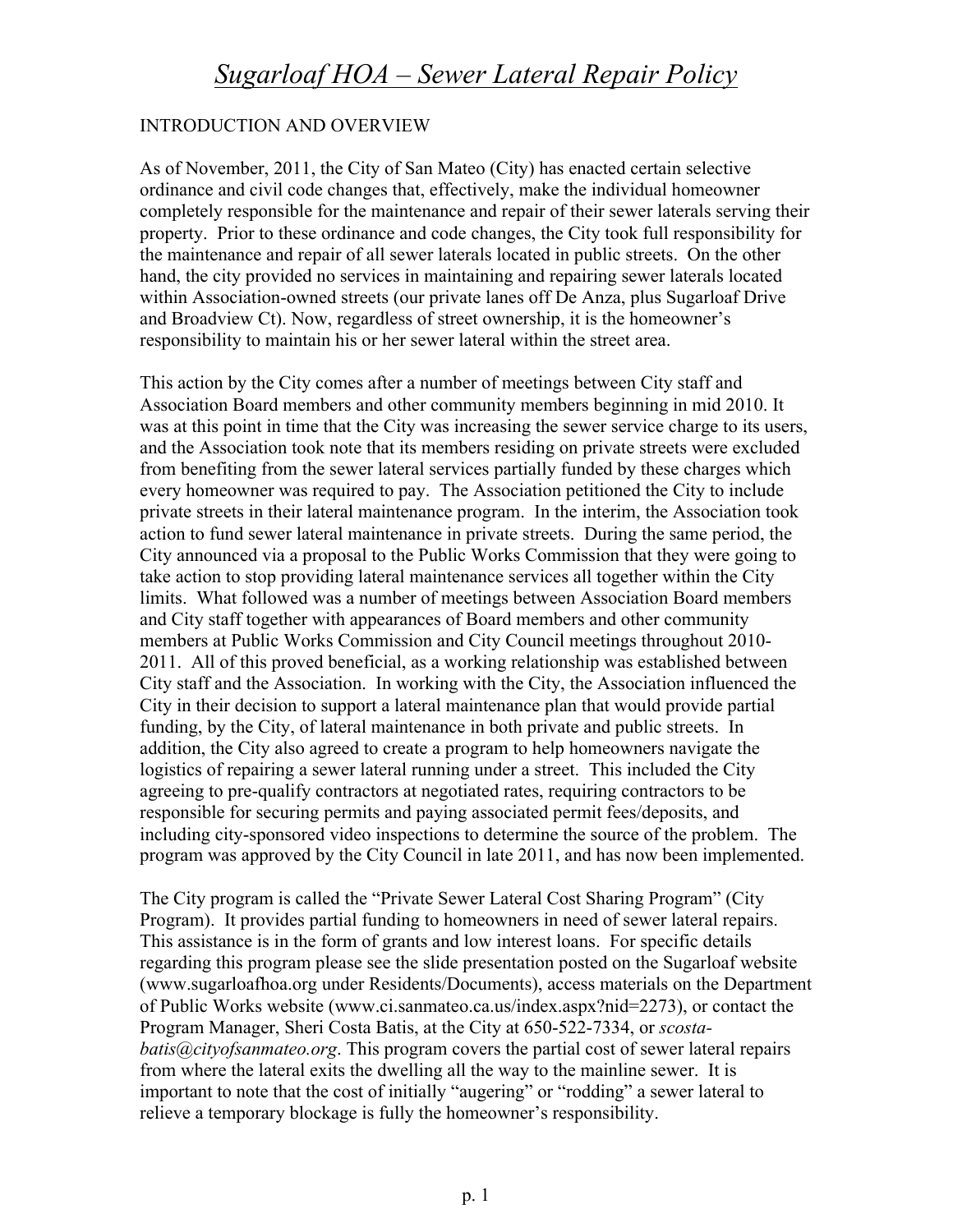Once the City has been notified that a homeowner needs assistance to rectify a lateral problem that could not be relieved by rodding, the homeowner can be expected to take the following steps once he/she enrolls into the City Program:

- 1. The City will initially check the mainline sewer to confirm that it is not causing the blockage problem in the homeowner's lateral.
- 2. If the mainline is functioning properly, a video inspection of the lateral is carried out, free of charge to the homeowner, to ascertain the cause of the blockage.
- 3. If the lateral is in need of repair, the City Program will provide financial assistance in the form of a maximum \$2,000 or \$5,000 grant, based on the homeowner's annual income. Low-interest loans may also be available to those interested.
- 4. To conduct the necessary repairs to the lateral, the homeowner will choose a contractor, preferably from the City's approved list of contractors (who have agreed with the city on negotiated pricing based on the repair scope).
- 5. The contractor pays all City fees (reimbursable) and obtains all necessary permits, and then commences work.
- 6. Once work is completed and approved by the City, the grant funds will be disbursed by the City to the homeowner.

As a member of the Sugarloaf Homeowners Association, in the event of a failure of the sewer lateral between the exit of your dwelling and the main sewer line, your Association will enhance the amount of grant that you would receive by virtue of the City Program. This is a new program that has been developed by the Association's Board of Directors to essentially "self insure" Association members by using Association funds to partially offset the impact of the change in the City's program. Upon confirmation of your eligibility, the Association would match the City's grant, or provide sufficient funds to complete the repair work, whichever is the lesser amount. The following information lists the policy elements that govern the Association's program for contributing to sewer lateral repair costs. The Association is pleased in being able to provide this service to its membership to help alleviate what could be a very stressful and costly event. Please direct any questions or comments you may have to Debbie at PML Management. They will be addressed by no later than the next Board meeting.